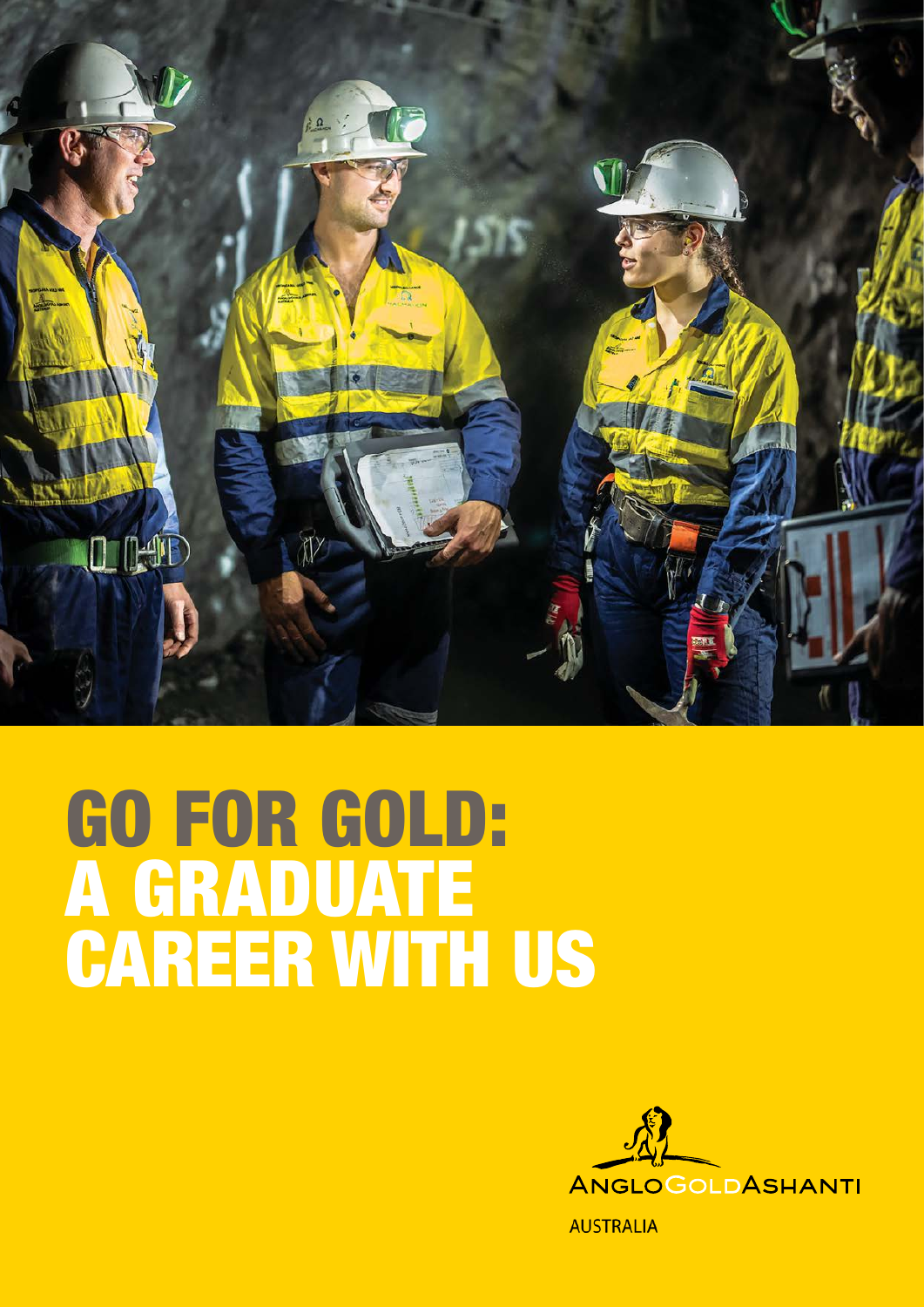## AMBITIOUS DETERMINED VALUED GOLD.

### Who are our graduates?

We are looking for people who have a strong academic record, an open mind, are aligned to our company values and have a genuine enthusiasm for a career with us.

#### Essential requirements

On a path to complete or studying towards completing a tertiary qualification in the relevant discipline, due to graduate in the next 12 months

Excellent written and verbal communication skills

Analytical and open minded with a creative and collaborative approach to problem solving

A self-starter with the ability to work autonomously

Australian working rights

A valid Australian manual driver's license



As part of your application, you are required to provide your CV/Resume and academic record, as well as a cover letter outlining your interest in a career with AngloGold Ashanti Australia.

At AngloGold Ashanti Australia, we have your learning and development at heart. People are our business and our business is people.

As future industry leaders, we recognise the potential you bring to the organisation and join as a valued member of our team. You are not just a number - as a graduate you become a valued member of our team. AngloGold Ashanti Australia's Graduate Programme is a two-year, structured programme based on best practices within the associated discipline and the opportunity of a permanent career.

This provides opportunities to work at both our open pit and underground operations. Our Graduate Programme is underpinned by tailored competency frameworks that match your career interests and align with real work and business opportunities. As a graduate you develop your technical capability whilst also developing as a leader through professional training.

Upon completion of your Graduate Programme, you are welcomed into an Emerging Professional career pathway with ongoing development opportunities.

#### Graduate Stories



#### Holly Morris and Dave Perkin

Now in senior roles Holly Morris and Dave Perkin epitomise the graduate journey with AngloGold Ashanti Australia where they have enjoyed the challenges posed by the complex orebody at Sunrise Dam and the learning opportunities they have been provided. Holly, who is Manager: Exploration, joined AngloGold Ashanti Australia 13 years ago after completing a Masters in Hydrogeology and Dave, who is Superintendent: Resource Evaluation, has been with the company for 14 years after completing a Masters in Mining Geology.

#### Garang Bulkoch Mining Engineer at AngloGold Ashanti

"The graduate program at AngloGold Ashanti is highly structured and involved different rotations on-site as well as formal training sessions in Perth. During this program, I was able to complete all my underground time which taught me lessons and skills that I will continue to use over my career. It's been a fascinating experience watching the mine grow significantly over the last couple of years, as it's rare to see a new underground mine develop from the beginning".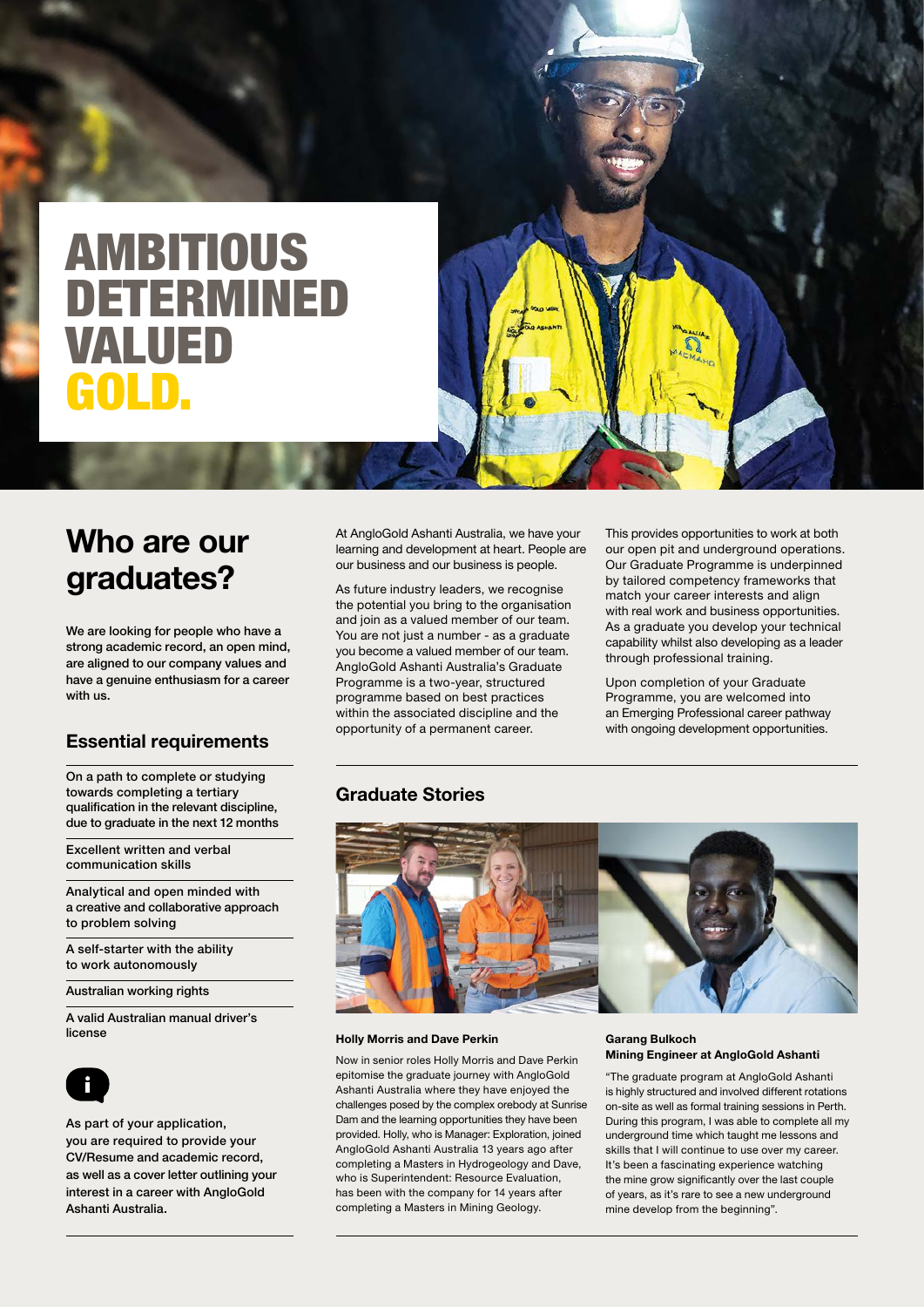#### Your Annual Development Journey



ESTABLISH DEVELOPMENT PLAN

FIRST ROTATION LEARNING)



FORMAL **TRAINING** 



CHECK

FORMAL

TRAINING PROGRESS CHECK

END OF YEAR **PRESENTATION** 

## Our Graduate Programmes

AngloGold Ashanti Australia offers graduate programmes within our key mining disciplines, providing multiple work and site rotation options. The development plan of each graduate is tailored to match their interest with our business objectives.

Applications are accepted from students in their final year of study in the following disciplines:

#### **Engineering**

#### **Sciences**

| Mining                    |  |
|---------------------------|--|
| <b>Mine Geotechnical</b>  |  |
| Civil                     |  |
| Chemical                  |  |
| <b>Mineral Processing</b> |  |
| Mechanical                |  |
| <b>Electrical</b>         |  |

Geology/geoscience Metallurgy/mineral science **Mathematics** Special science (surveying) Environmental science

#### TAFE

Diploma or Advanced Diploma in Surveying





### The following graduate programmes are offered:

**Mining Engineering:** This programme provides exposure to underground and open pit mining. Development is geared towards qualification for a First Class Mine Manager's Certificate or a Quarry Manager's Certificate.

**Geology:** Our geology programme provides the opportunity to rotate through the open pit and underground mining environment with exposure to exploration and mine geology. We will build your development and experience to help you determine your career path of interest.

**Metallurgy:** This comprehensive programme is designed to develop well-rounded metallurgists with an understanding of our processing plants and operations.

Geotechnical Engineering: Our geotechnical engineering programme provides an understanding of open pit or underground mining, exploration and the geological processes which influence geotechnical design and mining.

Mechanical and Electrical Engineering: These programmes consist of multiple rotations through the maintenance and engineering departments, developing competence in both underground and plant maintenance.

**Open Pit and Underground Surveying: Our surveying** programme is tailored to the graduate depending on their level of education and aspirations. We provide opportunities for exposure to both sites and working towards either a Grade 1 or 2 Authorised Mine Surveyor's Certificate.

**Environmental:** This programme provides a broad understanding of the mine site operations and the environmental support functions required to meet the compliance obligations of the site.